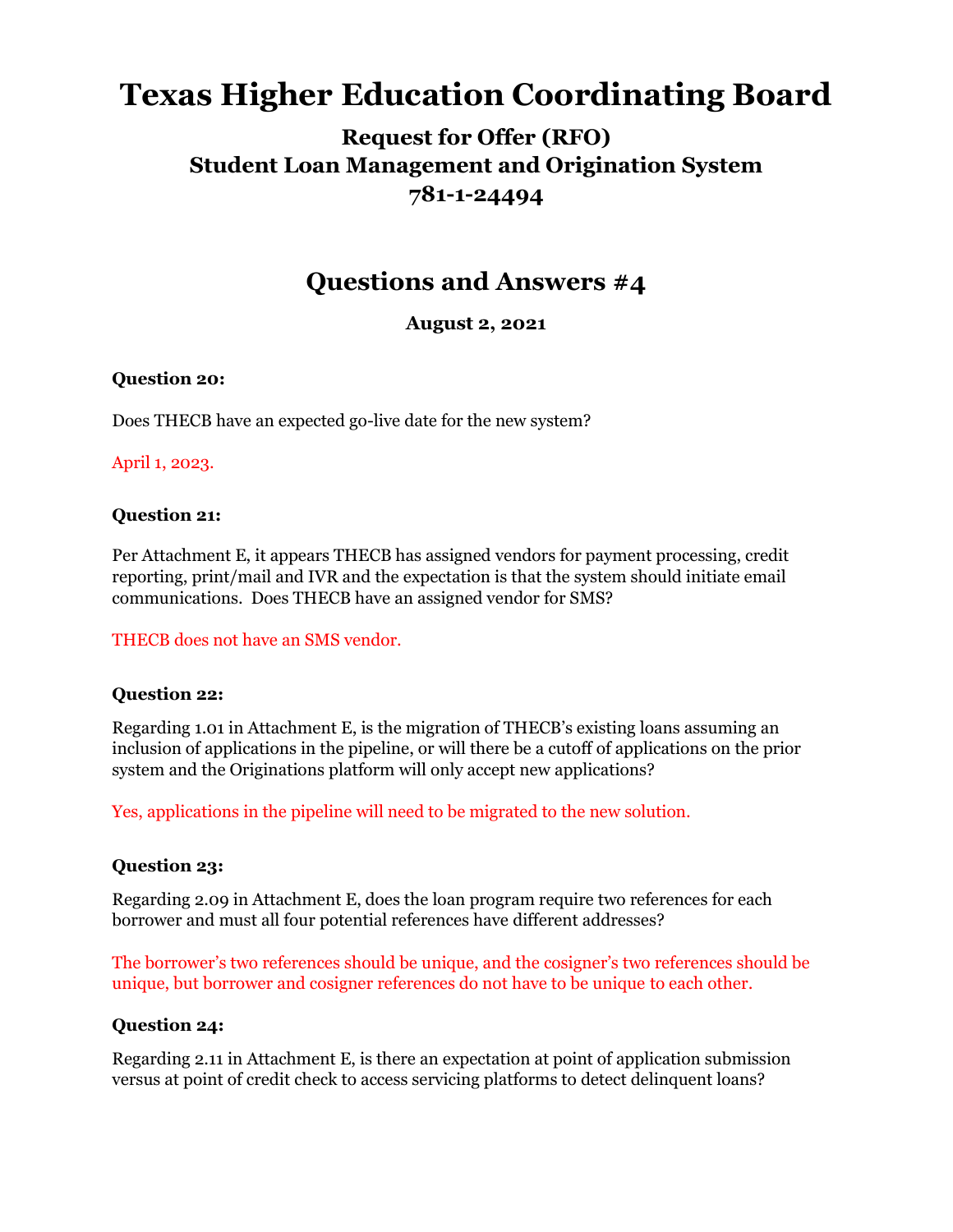Identification of loan delinquency prior to credit check is desired to allow THECB to work with the applicant to resolve the delinquency status before moving forward with the credit check.

#### **Question 25:**

Regarding 2.13 in Attachment E, what are the institution-initiated applications?

Institution-initiated applications are those applications that are initiated by the institution rather than the borrower. Presently, the only institution-initiated application is the Texas Armed Services Scholarship Program (TASSP).

#### **Question 26:**

Regarding 2.21 in attachment E, what data is referred here, customer, loan product, organizational, etc.?

THECB staff should be able to update various data points, such as name, demographic information, date of birth, social security number, etc.

#### **Question 27:**

Regarding 2.22 in Attachment E, is the expectation that the loan information is loaded into the servicing system with a 0% interest rate in case the scholarship requirements are not met, at which time it turns into a loan?

Yes.

#### **Question 28:**

Regarding 3.02 in Attachment E, can THECB provide portfolio details for all existing federal and state (alternative) loan programs currently being serviced?

The following table includes active (non-litigation or uncollectible) loans as of June 30, 2021:

|                                 | <b>Borrowers</b> | $#$ Loans | <b>Principal</b><br>+ Interest |
|---------------------------------|------------------|-----------|--------------------------------|
| (Alternative)<br>state <i>s</i> | 59.998           |           | .504.376.746                   |
| Federal                         | 355              | A E F     | .167<br>10 Q                   |

\* Federal includes FFELP and older Department of Education loans.

#### **Question 29:**

Regarding 3.11 in Attachment E, if a partial payment is made on an account, is the expectation that an updated statement is sent as soon as the partial payment is applied? Is the updated statement just for the amount to satisfy the current outstanding balance?

Updated statements are not required to be sent as soon as a partial payment is applied. The next scheduled billing statement must include information regarding remaining partial payment amount due as well as current amount due.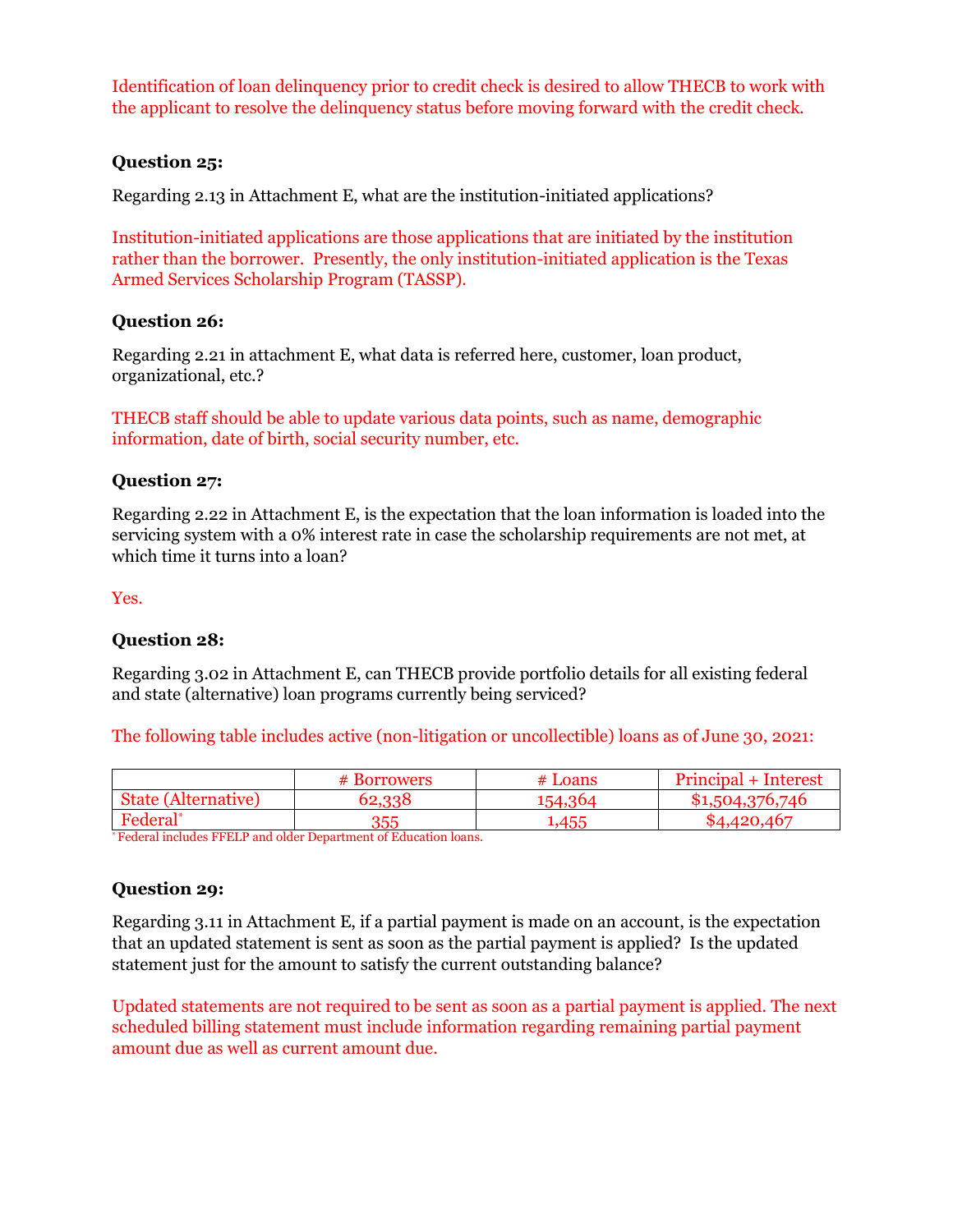#### **Question 30:**

Regarding 4.05 in Attachment E, the requirement states the solution must provide payment processing thru the "THECB cash receipts system", what is this? What other "various forms of electronic transactions" is THECB receiving today or looking to receive?

Cash Receipts System is a THECB-developed application that receives input from the USAS (Unified State Accounting System), and Micro Information Products (MIP). THECB receives cash receipts for payments through the Comptroller of Public Accounts (CPA) via USAS. We currently receive ACH, Check (via CPA lockbox), and credit card payments through this process. THECB wants to be able to receive future payments through the latest technology/interface that becomes available for US banking transactions.

#### **Question 31:**

Regarding 4.07 in Attachment E, how does your current IVR system work? Does the IVR system ping the servicing system to pull information in real-time or is a daily data file provided to the IVR vendor with pertinent information that is presented to the borrower dependent upon the borrower's request?

Currently, there is a daily file from our loan management system to the Interactive Voice Response (IVR) system. As set forth in Attachment E, Section 16.02 of the RFO, the system/solution should provide real time transaction.

#### **Question 32:**

Regarding 6.01 in Attachment E, which part of the loan solution (origination or servicing) is supposed to serve as THECB's subsidiary ledger?

THECB's servicing system currently serves as its subsidiary ledger.

#### **Question 33:**

Regarding 7.02 in Attachment E, what type of fillable, on-demand letters will be required?

THECB should have the ability to choose from a library of on-demand, fillable letters that could be ordered from the servicing system. Library of on-demand letters would be identified by THECB.

#### **Question 34:**

Regarding 7.04 in Attachment E, what types of letters should the borrower and/or cosigner be able to request on-demand and is the expectation that this information would be immediately available to the borrower through the portal?

Examples of letters would include mortgage verification letters, pay-off letters, account status, IRS interest paid letters, etc. Proposed solution should allow for flexibility in adding additional letters as needed. Also, it is desired that this information would be immediately available to borrowers through the portal.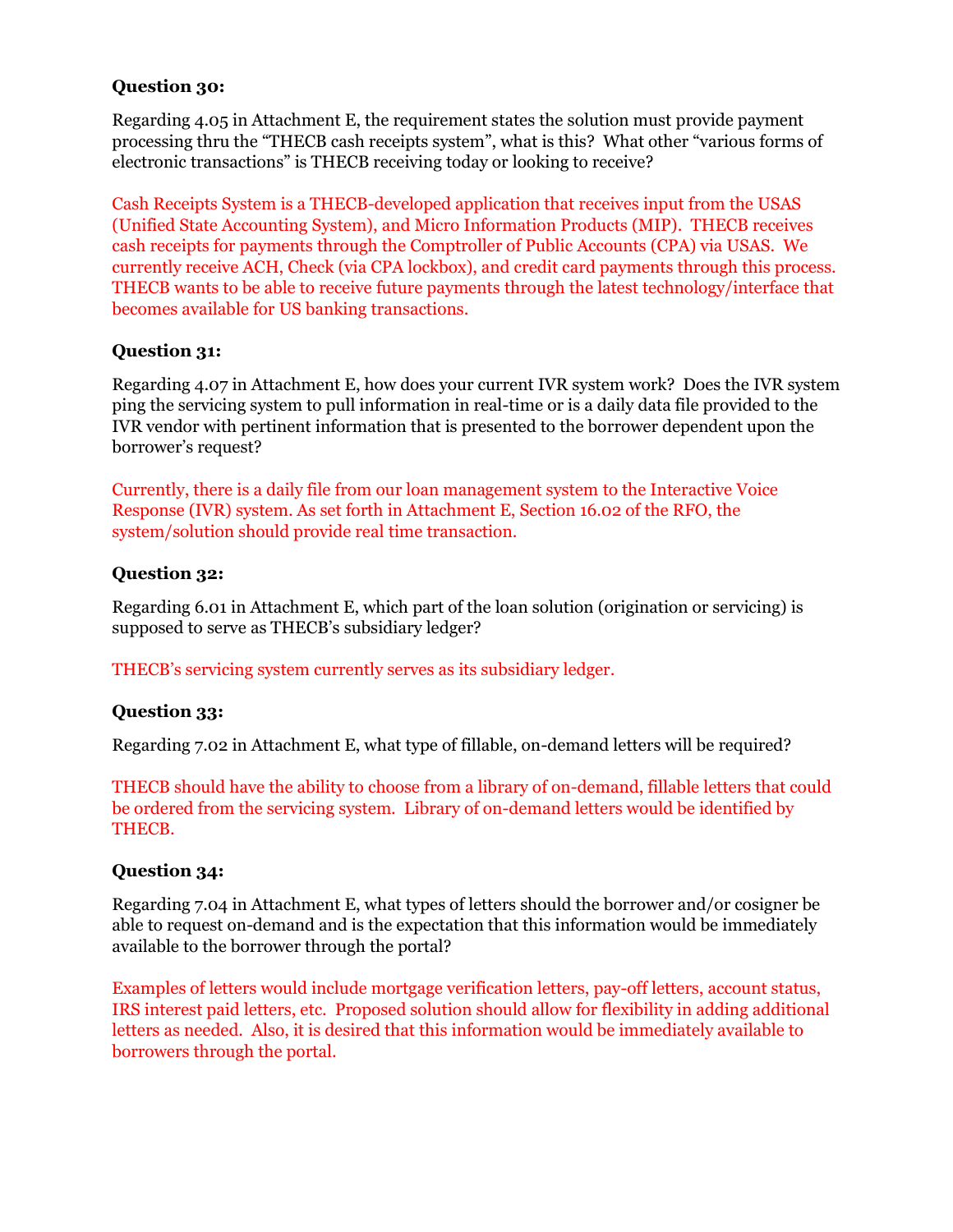#### **Question 35:**

Regarding 9.02 in Attachment E, please provide further details on what THECB considers the personal identification number (PIN) and why the borrower would need to change this number through the IVR system.

THECB utilizes a borrower-created PIN for caller verification with the IVR system. Borrowers may update/change their PIN at their discretion.

#### **Question 36:**

Regarding 10.07 in Attachment E, when separate calculations of cosigner balances are done, is the loan split into two separate loans with the cosigner now being responsible for one portion and the borrower the other?

No, in the situation presented in the question, the loan is not split into separate loans. The borrower and cosigner calculations are tracked separately in the servicing system. There is one receivable in terms of the general ledger accounting entries.

#### **Question 37:**

Regarding 11.30 in Attachment E, can you clarify the expectation of shadowing the borrower/cosigner in the customer portal?

The display screens and available information should appear identical from the customer view and the THECB Staff view.

#### **Question 38:**

Regarding 16.14 in Attachment E, can you expand on the need to have access to the code repository?

To manage risk to THECB, we need to have the capability to access code in the event the vendor defaults on the support of the loan management system. This could be facilitated via a thirdparty repository.

#### **Question 39:**

What THECB resources/subject matter expert(s) will be made available to the winner of the contract for gap analysis and system update/testing for items that need to be developed based on requirements list?

THECB will provide both system administration professionals along with business analysts and subject matter experts familiar with our current system to assist with analysis and testing of the solution offered.

#### **Question 40:**

What's the average number of loans that are turned over for litigation per year?